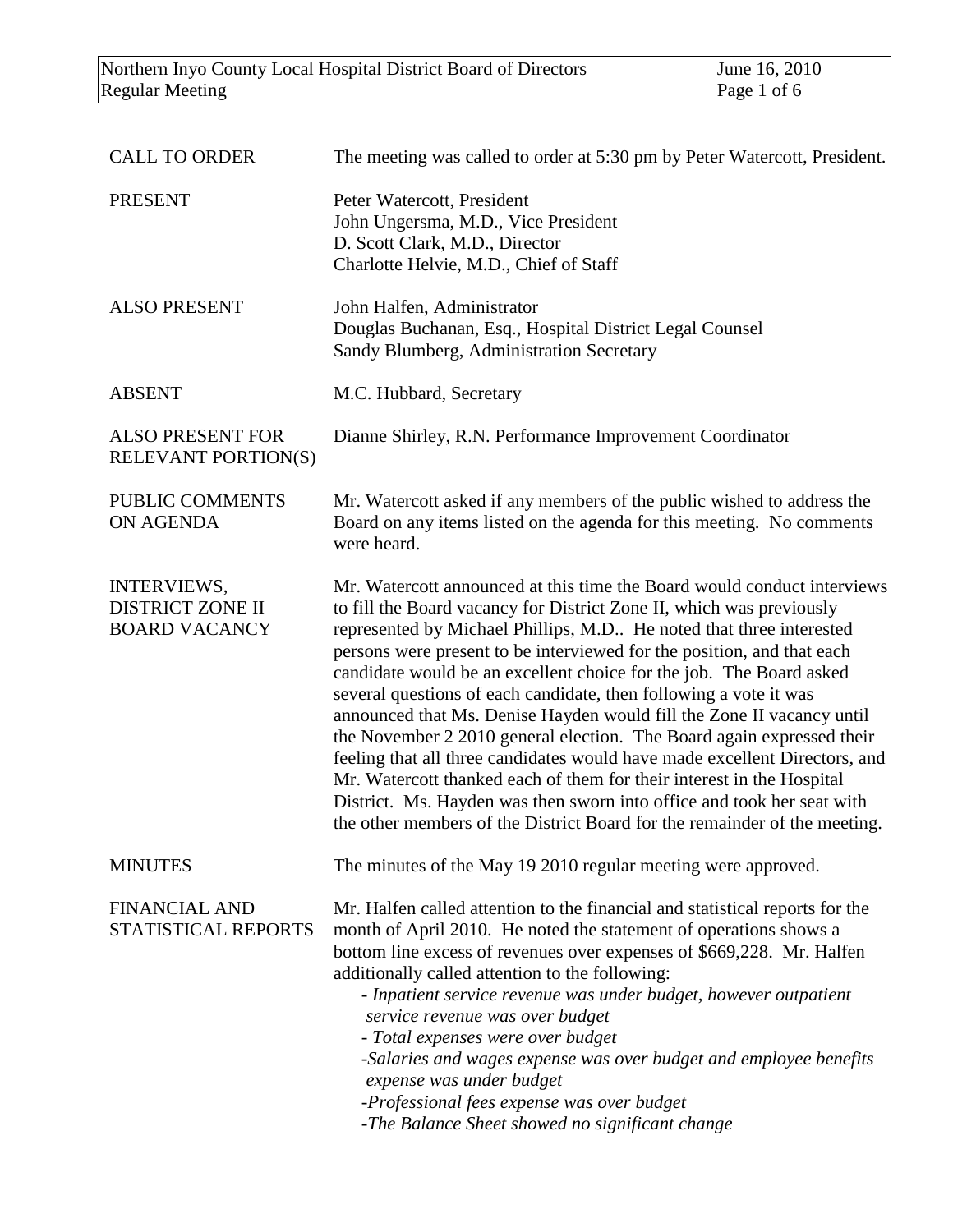| <b>ADMINISTRATOR'S</b><br><b>REPORT</b>                    | -Year-to-date net revenue totals \$2,560,271<br>Mr. Halfen noted short term investments are lower than the previous fiscal<br>year and assets continue to be moved in order to help provide funding for<br>the hospital rebuild project. Total net assets are up \$3,000,000 from the<br>prior fiscal year, and accounts receivable are currently running at 53 days.<br>Mr. Halfen additionally noted the hospital has experienced a couple of<br>low revenue months, yet payments received from Medicare have helped<br>to make the make the hospital's bottom line profitable. It was moved by<br>D. Scott Clark, M.D. seconded by John Ungersma, M.D. and passed to<br>approve the financial and statistical reports for the month of April 2010 as<br>presented.                                                                                                                                         |
|------------------------------------------------------------|---------------------------------------------------------------------------------------------------------------------------------------------------------------------------------------------------------------------------------------------------------------------------------------------------------------------------------------------------------------------------------------------------------------------------------------------------------------------------------------------------------------------------------------------------------------------------------------------------------------------------------------------------------------------------------------------------------------------------------------------------------------------------------------------------------------------------------------------------------------------------------------------------------------|
| <b>BUILDING UPDATE</b>                                     | Mr. Halfen provided a cash flow update for the hospital rebuild project<br>which showed costs remaining and expected sources of funding to cover<br>those costs. He stated his feeling that funding for the project remains<br>sound, however he additionally stated that cash expenditures not<br>associated with the project will have to be watched carefully. He also<br>noted it is probably a good idea for the District to obtain a working capital<br>line of credit that can be used in the event that additional money is needed<br>as the building project progresses. Mr. Halfen also stated that Turner<br>Logistics has saved the hospital 1.5 million on equipment purchase costs,<br>and that some variances to current projections are likely to occur. He also<br>mentioned that the cost of the hospitals new voice grade communications<br>system will be discussed later on this agenda. |
|                                                            | John Hawes with Turner Construction Company reported the under-slab<br>for sewer services for the new building is being installed now, and the<br>first floor slab will be laid immediately following that installation. The<br>second floor deck is also being worked on and the decontamination tank<br>has been installed. RBB Architects continue to work through peer review<br>comments and they have already dealt with the most difficult challenges<br>resulting from the architect transition.                                                                                                                                                                                                                                                                                                                                                                                                      |
| <b>SECURITY REPORT</b>                                     | Mr. Halfen called attention to the monthly Security report, which revealed<br>no significant security issues.                                                                                                                                                                                                                                                                                                                                                                                                                                                                                                                                                                                                                                                                                                                                                                                                 |
| <b>PHYSICIAN</b><br><b>RECRUITING</b><br><b>PARAMETERS</b> | Mr. Halfen stated it is his recommendation that a couple of changes be<br>made to Northern Inyo Hospital's (NIH's) physician recruiting<br>parameters. He requested Board approval to offer incoming physicians a<br>\$25,000 signing bonus provided they do not come to the hospital through<br>a physician recruiter. He additionally requested that the amount of<br>relocation expense agreements offered to incoming physicians be raised<br>from \$16,000 to \$24,000, noting that an increase to that amount has not<br>been made for the last ten years. Following discussion and upon the<br>recommendation of District Legal Counsel Mr. Watercott reported the<br>Board had determined it is in the best interest of the public communities                                                                                                                                                        |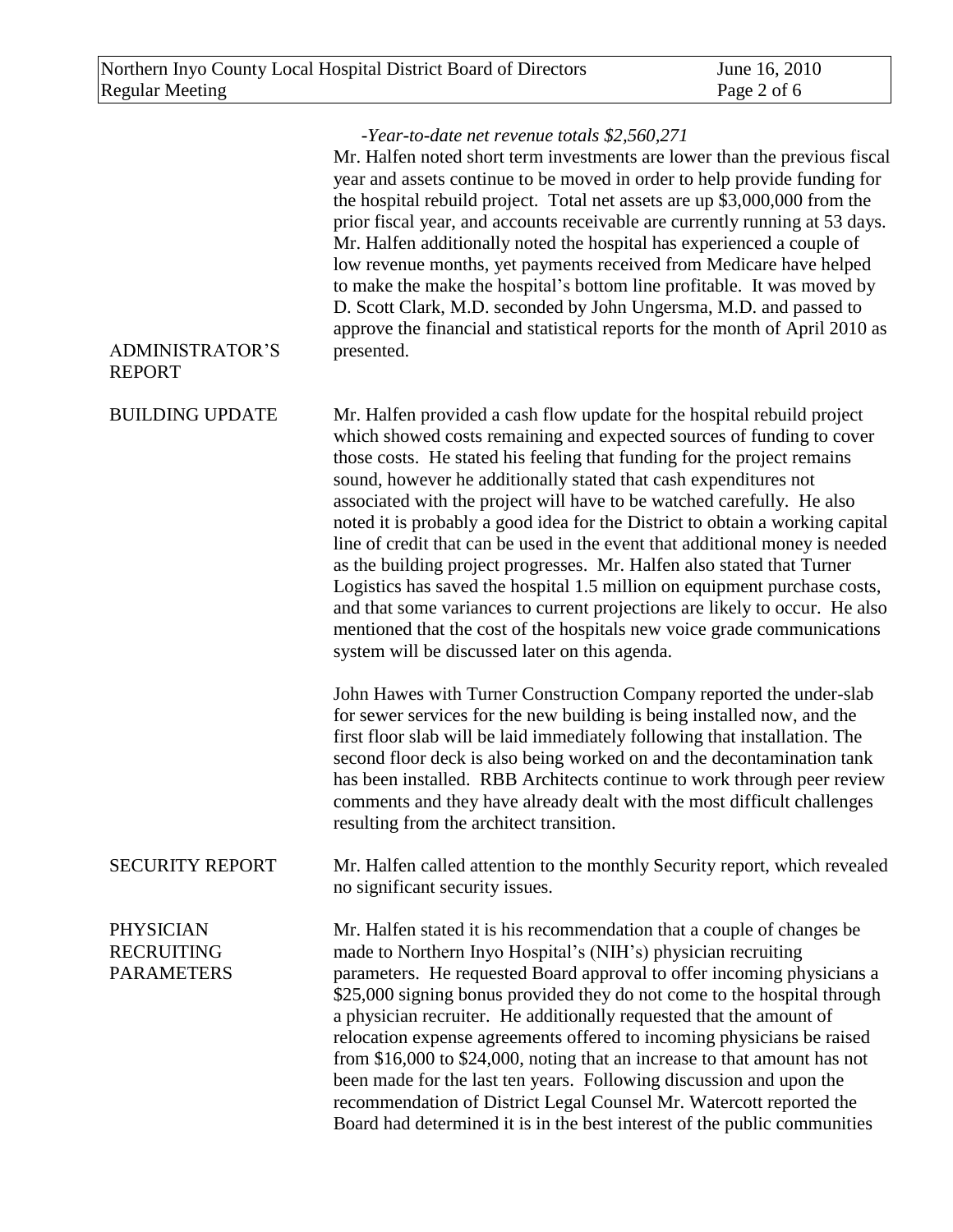|                                                                             | served by the Northern Inyo County Local Hospital District to obtain<br>qualified physicians to serve the residents of the community. In light of<br>this finding he asked for a motion to approve the changes to the physician<br>recruiting parameters as requested, and it was moved by Doctor<br>Ungersma, seconded by Doctor Clark, and passed to approve increasing<br>the physician relocation expense agreement amount from \$16,000 to<br>\$24,000; and to allow a \$25,000 signing bonus to physicians obtained<br>without the use of a physician recruiter.                                            |
|-----------------------------------------------------------------------------|-------------------------------------------------------------------------------------------------------------------------------------------------------------------------------------------------------------------------------------------------------------------------------------------------------------------------------------------------------------------------------------------------------------------------------------------------------------------------------------------------------------------------------------------------------------------------------------------------------------------|
| <b>MEDI-CAL APPEAL</b>                                                      | Mr. Halfen reported following receipt of the cost report settlement for<br>fiscal year 2003-2004 the hospital filed an appeal to obtain improved<br>MediCal reimbursement for c-section and c-section call provided during<br>that year. Administration recently received notification that the appeal<br>was successful and the hospital will receive a \$40,000 per year settlement<br>for a period of 6 years.                                                                                                                                                                                                 |
| <b>CHIEF OF STAFF</b><br><b>REPORT</b><br>POLICIES AND<br><b>PROCEDURES</b> | Chief of Staff Charlotte Helvie, M.D. reported following careful review<br>and consideration the Medical Staff Executive Committee recommends<br>approval of the following hospital-wide policies and procedures:<br>1. NIH 2010 Surge Plan<br>2. Multidrug Resistant Organism (MDRO) Control Plan<br>3. Respiratory Care Infection Control General Policies<br>4. Respiratory Care - Infection Control; Personal protection<br>Following review of the proposed policies it was moved by Doctor Clark,<br>seconded by Doctor Ungersma, and passed to approve all four policies<br>and procedures as recommended. |
| STAFF ADVANCEMENT                                                           | Doctor Helvie also reported the Medical Executive Committee<br>recommends the advancement of Thomas J. Boo, M.D. from Provisional<br>Medical Staff to Active Medical Staff. It was moved by Doctor Clark,<br>seconded by Doctor Ungersma, and passed to approve the Medical Staff<br>advancement of Thomas J. Boo M.D. from Provisional to Active Medical<br>Staff as requested.                                                                                                                                                                                                                                  |
| <b>MEDICAL STAFF</b><br><b>ELECTION RESULTS</b>                             | Doctor Helvie additionally reported that as a result of the recently held<br>Medical Staff election the following are the Medical Staff officers for the<br>upcoming fiscal year: Chief of Staff Helena Black. M.D.; Vice Chief of<br>Staff Robbin Cromer-Tyler, M.D.; Member at Large Thomas J. Boo,<br>M.D Mr. Watercott thanked Doctor Helvie for her service as Chief of<br>Staff and the Board expressed its appreciation of the fine job she has done<br>on behalf of the Hospital and the Medical Staff.                                                                                                   |
| <b>PERFORMANCE</b><br><b>IMPORVEMENT PLAN</b>                               | Doctor Helvie also called attention to a proposed hospital-wide<br>Performance Improvement Plan which is intended to help ensure quality<br>patient care and patient services at NIH, and to help meet requirements<br>established by the Joint Commission and other outside regulatory<br>agencies. Following review of the plan it was moved by Doctor Clark,                                                                                                                                                                                                                                                   |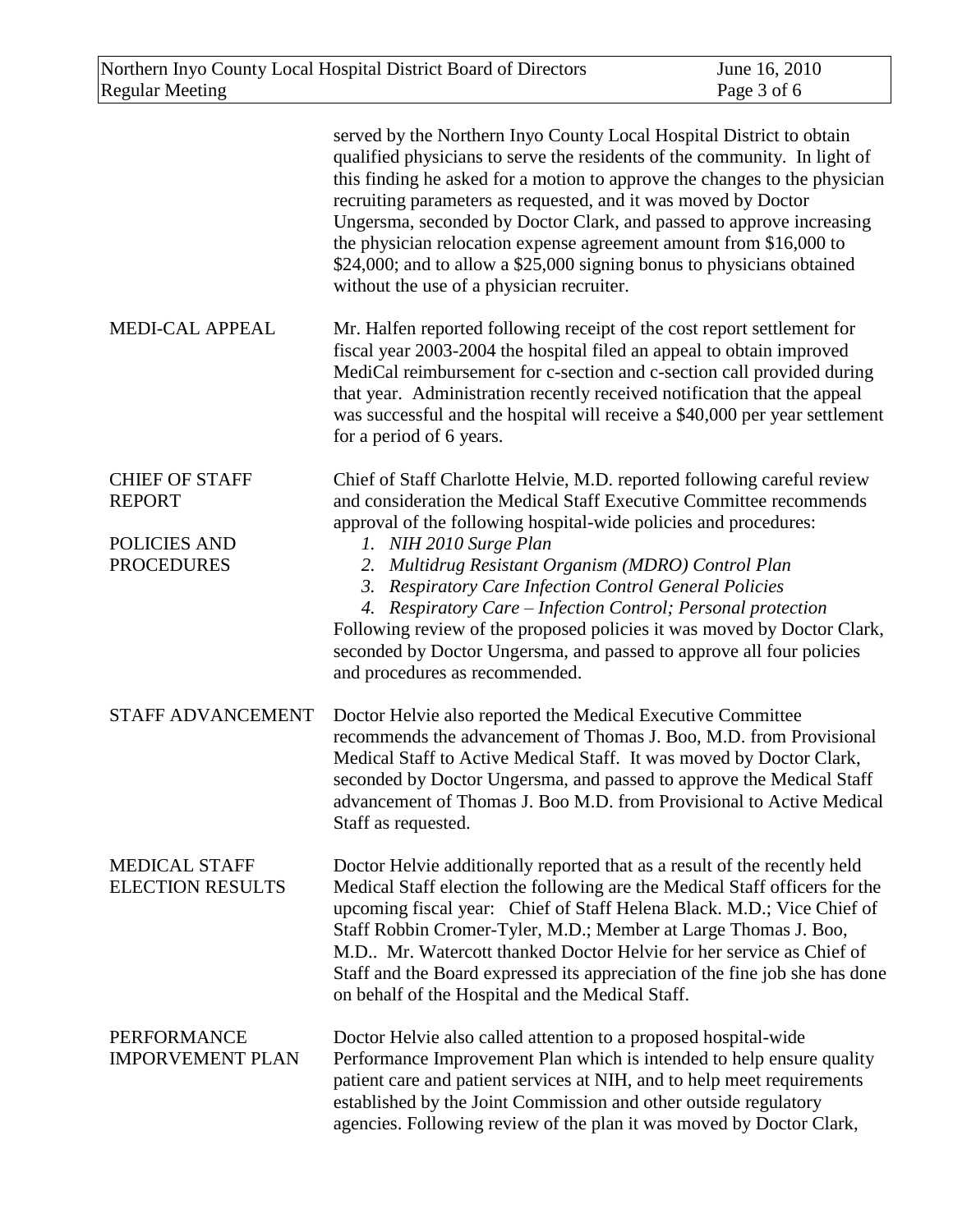| Northern Inyo County Local Hospital District Board of Directors | June 16, 2010 |
|-----------------------------------------------------------------|---------------|
| Regular Meeting                                                 | Page 4 of 6   |

seconded by Doctor Ungersma, and passed to approve the hospital-wide Performance Improvement Plan as requested.

There was no Old Business scheduled for discussion at this meeting.

## OLD BUSINESS

NEW BUSINESS

WE CARE! **COMMUNITY** OUTREACH PROGRAM Pharmacy Director Jillene Freis called attention to a proposal to establish a community outreach program for area residents that will be known as the *We Care! Early Breast Cancer Detectio*n *Program*. The program represents a collaboration between Northern Inyo Hospital (NIH) and the Eastern Sierra Breast Cancer Association (ESBCA), and is intended to provide financial support for screening and diagnostic mammograms for local residents. The mission of the *We Care! Early Breast Cancer Detection Program* is to reduce breast cancer mortality rates in our community and encourage screenings as recommended by the American Cancer Society. Ms. Freis reported the ESBCA has pledged \$10,000 as start up funding for the program, and the Hospital District is being asked to cover the cost of baseline and annual screenings, diagnostic mammograms, radiology studies, and biopsies as needed. A question was asked regarding whether not services would be provided only for District residents, or if they would be available to all residents of Inyo County. Discussion followed and the possibility of involving Mono County and Inyo County Health and Human Services in the collaboration was suggested. The Board and Hospital staff present felt it is important to do everything possible not to exclude any area residents in need of services. Acknowledging the urgent need for this type of program especially in light of recent governmental cutbacks, it was moved by Doctor Clark, seconded by Doctor Ungersma, and passed to approve establishing the *We Care*! *Early Breast Cancer Detection Program* to serve Northern Inyo County Local Hospital District (NICLHD) residents, with possible future expansion to serve an increased number of area residents. Mr. Watercott also acknowledged ESBCA President and founder Pat Ramirez, R.N. for her ten years of dedicated service to the ESBCA.

BOARD RESOLUTION 10-01 Mr. Watercott called attention to proposed Board Resolution 10-01 which would consolidate the November Hospital District Election with the November General Election. It was moved by Doctor Clark, seconded by Doctor Ungersma, and passed to approve Board Resolution 10-01 as requested.

APPROPRIATIONS LIMIT Mr. Watercott also called attention to proposed Board Resolution 10-2 which establishes the annual appropriations limit for fiscal year July 1 2010 to June 30 2011. Following review of the information provided it was moved by Doctor Ungersma, seconded by Doctor Clark, and passed to approve Board Resolution 10-2 as presented.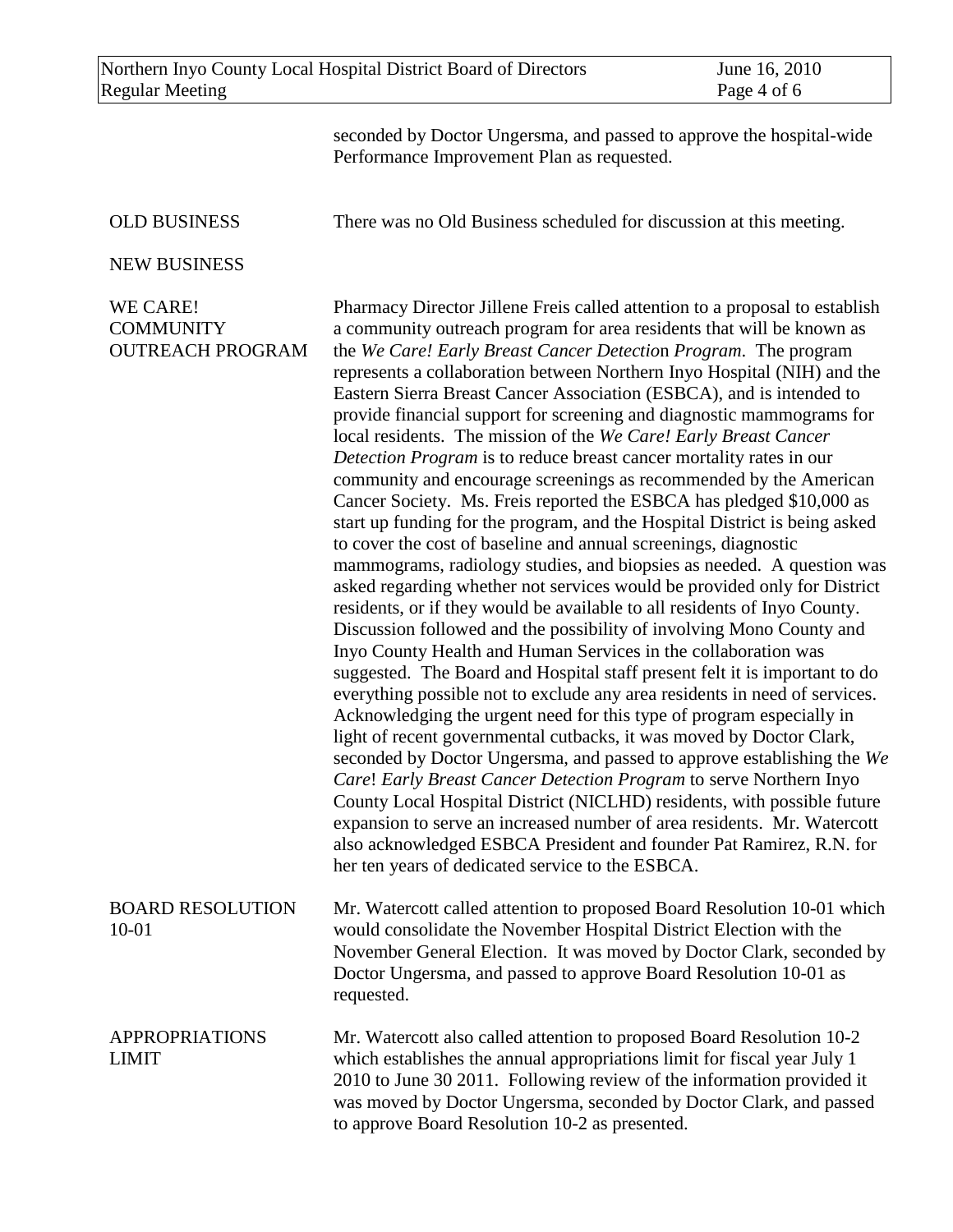| <b>MILLIMAN</b><br><b>ACTUARIAL</b><br><b>VALUATION</b>      | Mr. Halfen stated NIH's pension plan Actuarial Valuation as of January 1<br>2010 will be discussed at the next regular meeting of the District Board.                                                                                                                                                                                                                                                                                                                                                                                                                                                                                                                                                                                                                                                                                                                                                                                                                                                                                                                                                                                                                                                                                                                                                                                                                                                                                                                                                                                                                                               |
|--------------------------------------------------------------|-----------------------------------------------------------------------------------------------------------------------------------------------------------------------------------------------------------------------------------------------------------------------------------------------------------------------------------------------------------------------------------------------------------------------------------------------------------------------------------------------------------------------------------------------------------------------------------------------------------------------------------------------------------------------------------------------------------------------------------------------------------------------------------------------------------------------------------------------------------------------------------------------------------------------------------------------------------------------------------------------------------------------------------------------------------------------------------------------------------------------------------------------------------------------------------------------------------------------------------------------------------------------------------------------------------------------------------------------------------------------------------------------------------------------------------------------------------------------------------------------------------------------------------------------------------------------------------------------------|
| <b>MRI UPGRADE</b>                                           | Radiology Director Patty Dickson called attention to a proposed MRI<br>upgrade for a total cost of \$299,320.00. She noted the equipment<br>presently in use at NIH is seven years old and significant improvements to<br>technology have been made in recent years. The proposed upgrade would<br>improve test processing time by 350%, and would significantly improve<br>the image resolution and quality of numerous patient scans. Dr. Clark<br>noted back studies produced by NIH's current machine are substandard,<br>and it is his opinion that the purchase is in the best interest of the<br>healthcare of Hospital patients. Following discussion it was moved by<br>Doctor Ungersma, seconded by Doctor Clark, and passed to approve the<br>MRI software upgrade as requested.                                                                                                                                                                                                                                                                                                                                                                                                                                                                                                                                                                                                                                                                                                                                                                                                         |
| <b>VOICE GRADE</b><br><b>COMMUNICTIONS</b><br><b>NETWORK</b> | Mr. Halfen called attention to a proposal to purchase a new voice grade<br>communications network for the Hospital at a total cost of \$958,766. The<br>proposed network includes all of the communication systems within the<br>hospital including the phone system; overhead paging; infant security;<br>patient TV's; emergency radio system; wireless access points; computers<br>and printers; and server room equipment. The proposed purchase would<br>provide a communications network capable of bringing the Hospital<br>forward into the future and would greatly improve NIH's capacity for<br>future technological expansion. IT Director Adam Taylor and NIH<br>Property Manager Scott Hooker answered questions on the system, and<br>additionally noted it is highly expandable and resilient to breakage. Mr.<br>Taylor also mentioned the new hospital building will require the purchase<br>of a new system, and he stated that this proposal was developed following<br>extensive research and in consideration of the recommendations of an<br>outside consultant. While costly, the proposed system is not considered to<br>be top of the line, but it is the system that has been determined to be the<br>most appropriate to suit the needs of this Hospital. It was additionally<br>noted that the purchase price includes set up, training, and future upgrades<br>to the program. Following further discussion it was moved by Doctor<br>Ungersma, seconded by Ms. Hayden and passed to approve the purchase<br>of the Nexus network communications system as requested. |
| <b>BOARD MEMBER</b><br><b>REPORTS</b>                        | Mr. Watercott asked if any members of the Board of Directors wished to<br>report on any items of interest. Doctor Ungersma reported that SB 726 is<br>still in Committee and this is a crucial time to contact our representatives<br>and urge passage of the bill.                                                                                                                                                                                                                                                                                                                                                                                                                                                                                                                                                                                                                                                                                                                                                                                                                                                                                                                                                                                                                                                                                                                                                                                                                                                                                                                                 |
| <b>OPPORTUNITY FOR</b><br>PUBLIC COMMENT                     | In keeping with the Brown Act, Mr. Watercott again asked if any<br>members of the public wished to comment on any items listed on the<br>agenda for this meeting or on any items of interest. Information<br>Technology Director Adam congratulated Denise Hayden on her                                                                                                                                                                                                                                                                                                                                                                                                                                                                                                                                                                                                                                                                                                                                                                                                                                                                                                                                                                                                                                                                                                                                                                                                                                                                                                                            |